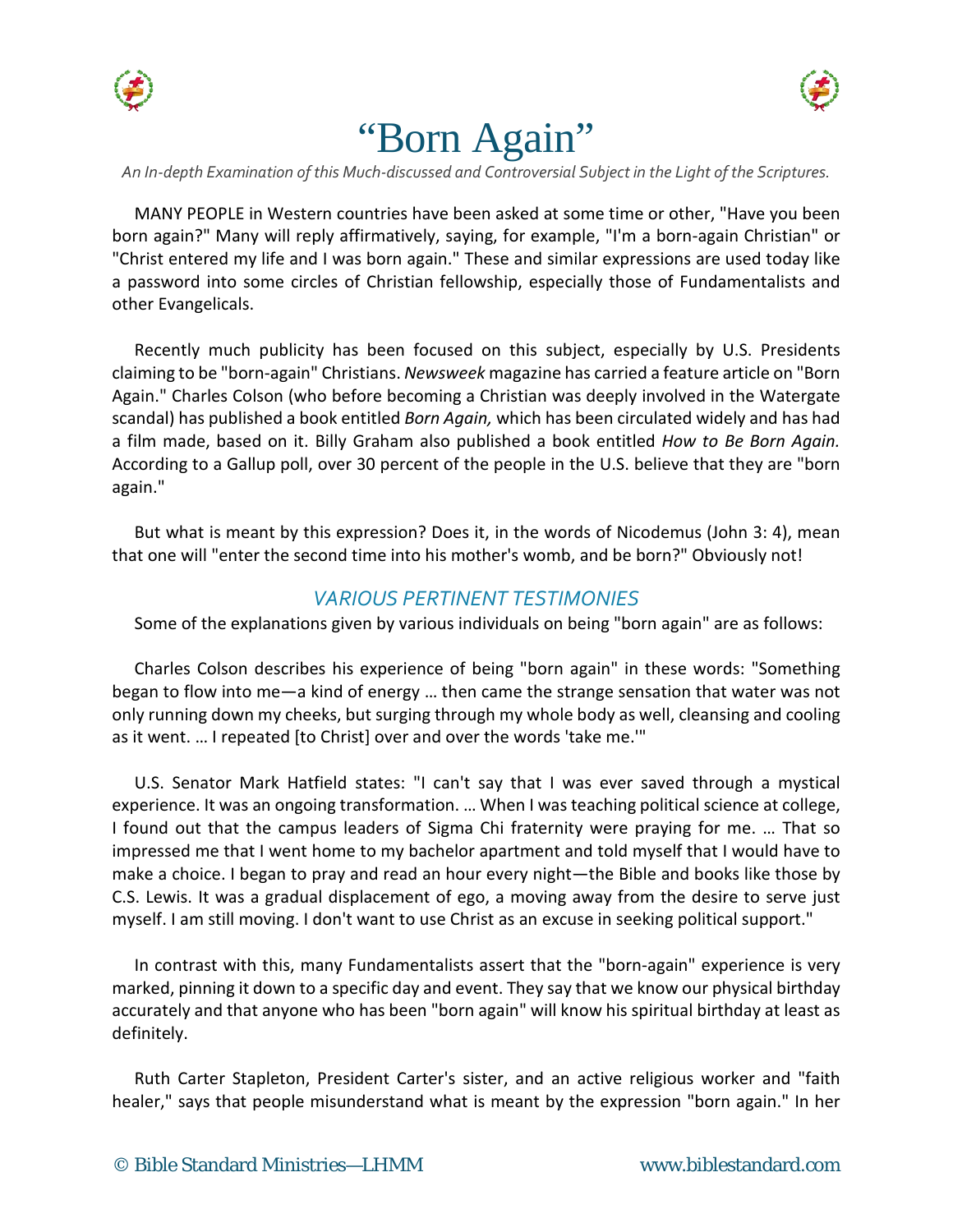words, "It just means that you have become aware of the third dimension, the spiritual. We know of the mind and the body—the spiritual is the third dimension. Born again means to be aware of that part of us that is eternal."

President Carter says that he was baptized and joined the Baptist Church in Plains, Georgia at the age of 11, but that in 1966, at the age of 40, he was "born again," accepting Jesus Christ in a way he never had before.

Thus it is evident that there is no unanimity among "born-again" believers in defining what is meant by being "born again." However, most people regard it as a great change or a very different inclination and feeling toward God and Christ than what they previously had.

The most common Fundamentalist definition of being born again is turning from one's sins to Christ and receiving Him as one's own personal Savior.

One Fundamentalist defines it this way: "A man hears the Word of God, believes it in his heart, and receives Christ as His Savior. Thus he is born again." Another explains, "Thus it [being born again] is that when the Word (Rom. 10: 17) reaches the heart, the Holy Spirit … breaks open that seed and gives the life and the faith. It immediately comes out and testifies, 'I believe,' 'I am saved.' … It is that simple. The easiest thing that a man ever did was to accept Christ. No works, no price, simply God's free gift."

## GENNAO *CORRECTLY DEFINED*

A general misunderstanding on this subject has resulted from the translators' inconsistent rendering of the Greek word *gennao.* In the KJV Bible it is sometimes translated *to beget* and sometimes *to bear. Gennao* and its derivatives have three correct meanings: (1) *to beget* (used of the *male* only), (2) *to bring to birth* (used of both *male* and *female*) and (3) *to bear* (used of the *female* only). It should be translated by one or another of these English words, according to the sense of the passage in which it occurs.

To clearly understand the *birth* of the Spirit and the true Spirit-*born* condition, we must understand what is meant by the *begettal* of the Spirit; for as in human generation, so in grace, a birth must be preceded by a begettal and a period of gestation. And this is the way the Bible presents the matter of the generating of the Gospel-Age Church, the spiritual elect.

## *SEVEN STAGES IN THE CHURCH'S GENERATION*

The Scriptures show that there would be seven stages in generating each one of the spiritual elect, corresponding to the *begetting, quickening, growth, strengthening, balancing, perfecting*  and *birth* of a human being:

(1) The *begettal* would occur through God's depositing His Word as the germinating spiritual seed into the mind and heart of each of them (John 1: 13; 1 Cor. 4: 15; Philemon 10; Jas. 1: 18; 1 Pet. 1: 3, 23; 1 John 5: 1, 2), thereby making them embryo "new creatures" (2 Cor. 5: 17; Gal. 6: 15; Eph. 2: 10; 4: 24; Col. 3: 10).

© Bible Standard Ministries—LHMM  $\sqrt{9}$  2 www.biblestandard.com

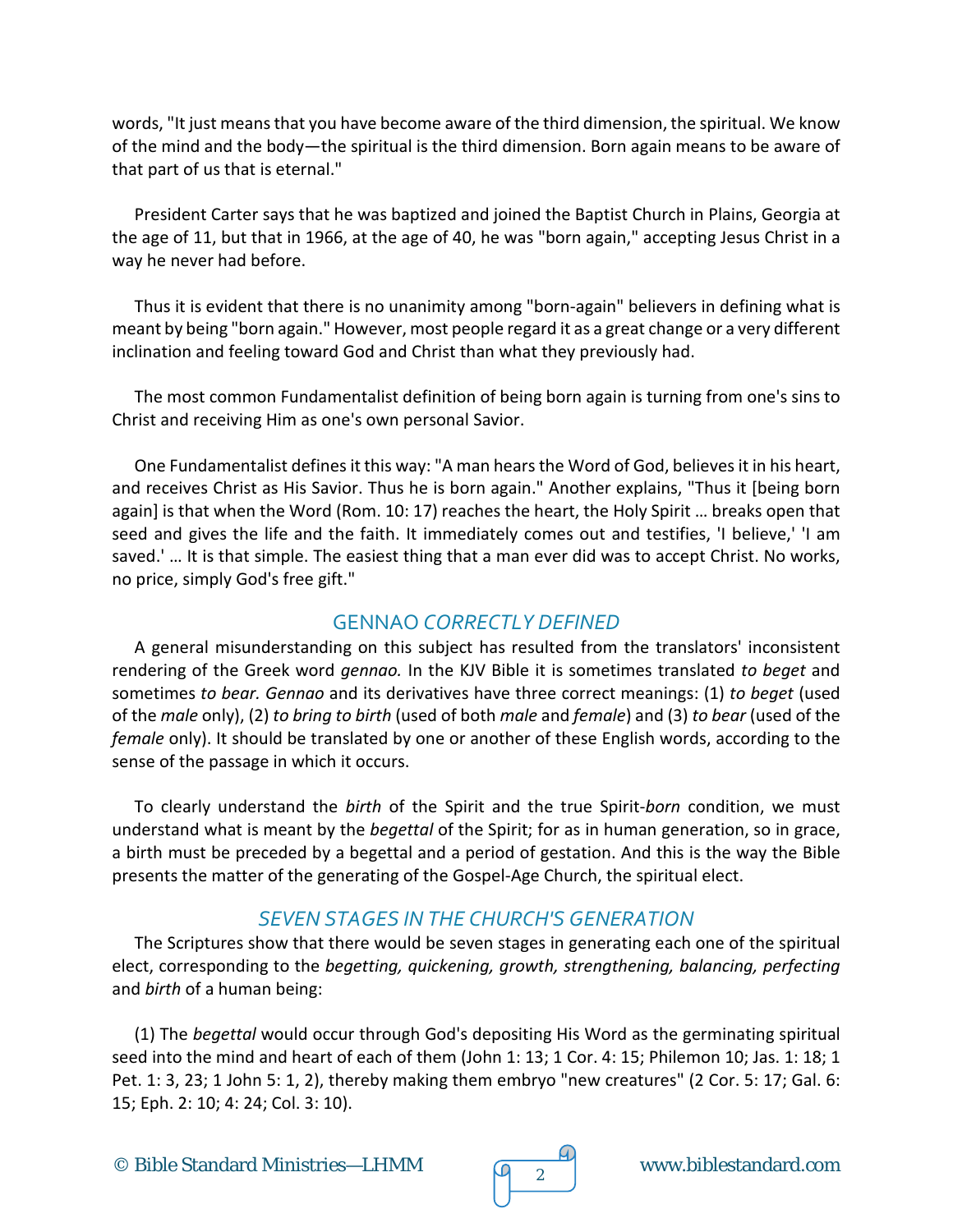(2) Later, each one would receive the *quickening* as an embryo "new creature" (John 6: 63; Eph. 2: 1, 5; Col. 2: 13).

(3) Each one would *grow* in grace, knowledge and service in the embryo condition (Eph. 4: 15; 1 Pet. 2: 2; 2 Pet. 3: 18).

(4) Each one would receive a *strengthening* in every good word and work (Eph. 3: 16; 6: 10- 17; Col. 1: 11; 2 Tim. 2: 1; 1 Pet. 5: 10).

(5) Each one would develop more and more as an embryo by *balancing* the various parts of a Christlike character with one another (1 Thes. 3: 12, 13; 2 Thes. 2: 17; 3: 3; Jas. 5: 8; 1 Pet. 5: 10; 2 Pet. 1: 12).

(6) Each one would complete the full development by gradually being *perfected* in character, thus being completely conformed to Christ's likeness (Luke 6: 40; Rom. 8: 29; Eph. 4: 12; Heb. 13: 20, 21; 1 Pet. 5: 10).

(7) The previous six processes would make each one as an embryo ready for the *birth* of the Spirit, which is experienced by participating in the resurrection, in which each one receives the spirit nature. Christ's Body members receive immortality, the Divine nature (John 3: 8; 1 Cor. 15: 50-54; Col. 1: 18; 2 Pet. 1: 4; Rev. 1: 5).

So we see that the Bible clearly distinguishes and separates between the *begettal* of the Spirit and the *birth* of the Spirit. The Spirit*-begotten* condition is in the earthly lifetime of God's spiritual elect, while their Spirit-*born* condition is only in *the resurrection!*

The expression "born again" occurs only three times in the KJV Bible: John 3: 3, 7; 1 Pet. 1: 23. It occurs also in other translations.

#### *1 PET. 1: 3, 23 EXAMINED*

We will first treat of 1 Pet. 1: 23. A comparison of it with v. 3 demonstrates clearly that in v. 23, where the word *gennao* is translated *"born,"* it really should be rendered *"begotten."*

In 1 Pet. 1: 3 we read, "Blessed be the God and Father of our Lord Jesus Christ, which according to his abundant mercy hath *begotten* us again unto a lively hope by the resurrection of Jesus Christ from the dead." Here the phrase *"begotten* us again" is the translation of the Greek words *hemas* (us) and *anagennao* (*ana* as a prefix gives emphasis, intensity, to its conjoined word and also suggests repetition, therefore it is properly translated "begotten us *again"*; *gennao* has the meanings indicated above).

That *"begotten"* is the correct translation of *gennao* in both 1 Pet. 1: 3 and 23 is evident from the following considerations:

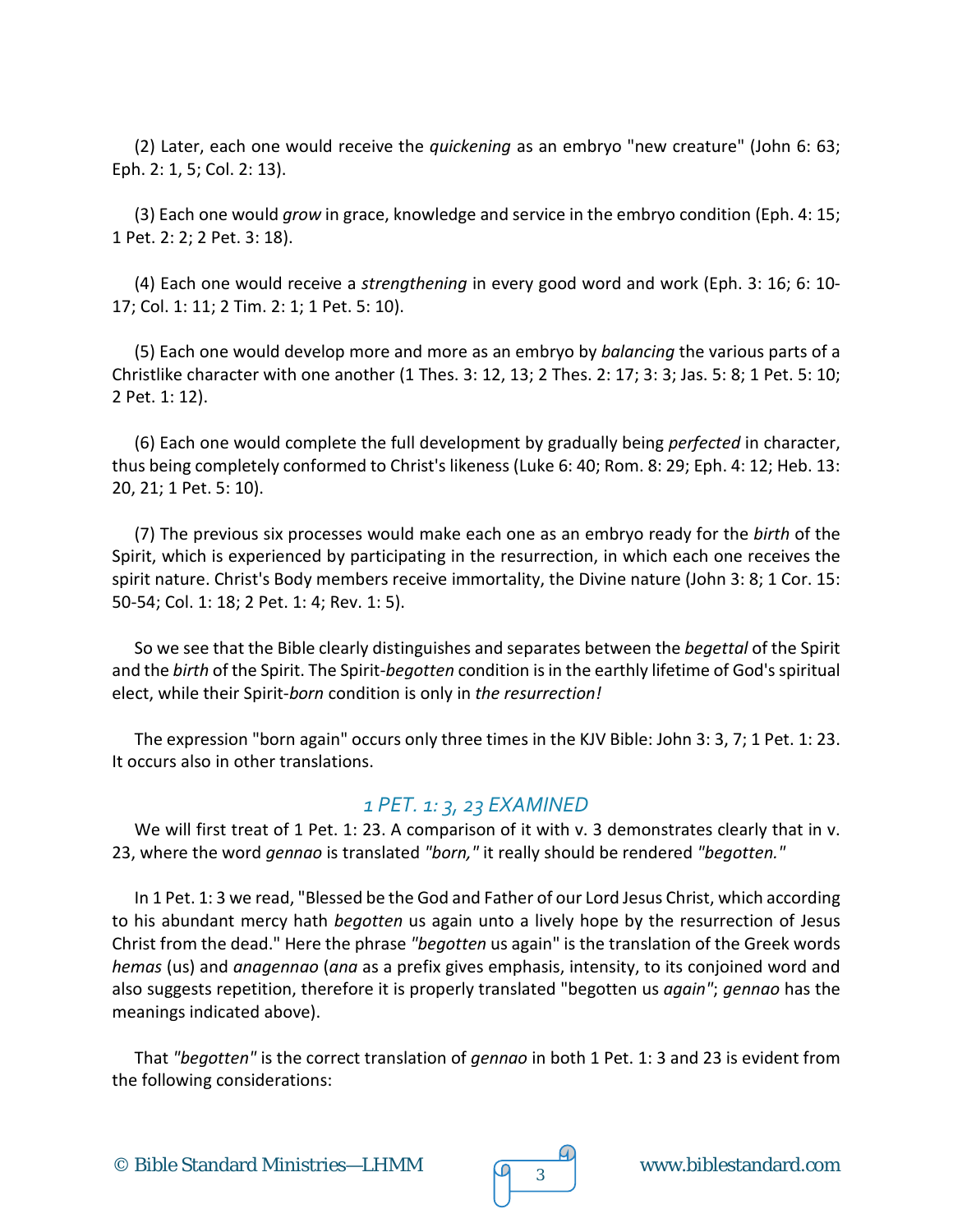(1) The spiritual elect (v. 2) are there referred to as still in *hope* ("begotten … *unto* a lively *hope"*; v. 3) that is, awaiting the fruition, the culmination of their hope. What hope? The hope of everlasting, incorruptible life in heaven as spirit beings (v. 4), the hope, the expectation, of being in the resurrection like and with the glorified Jesus—in the Divine nature (2 Pet. 1: 4; 1 Cor. 15: 49; 1 John 3: 2). They are mentioned as having the "earnest," or guarantee, of their inheritance (Eph. 1: 13, 14) *but not yet their actual inheritance* (1 Pet. 1: 4)—else why would they still hope for it (Rom. 8: 24, 25)?

(2) The resurrection hope of the spiritual elect, to which they are *begotten,* is mentioned as being founded on Jesus' resurrection (v. 3; 1 Cor. 15: 12-20). His resurrection was His Spirit-birth, as Col. 1: 18 and Rev. 1: 5, properly translated, show. Both references, being to the same event, should convey the same meaning. But as in the case of *gennao,* so with the Greek word *prototokos*—the KJV translators and others have darkened the subject through inconsistent rendering. Manifestly *prototokos* should have been translated "first*born"* in Rev. 1: 5 instead of "first *begotten,"* just as it is rendered "first*born"* in Col. 1: 18. The ASV, NASB, RSV, Rotherham, Young, Williams, the Diaglott, *etc*., all properly render it "first*born"* in both verses.

Because Jesus' resurrection was His Spirit-birth, His being "born from the dead," into His resurrection inheritance, the faithful spiritual elect, the Church, were assured by the Apostle Peter in vs. 3, 4 that their Spirit-begettal would culminate also in their Spirit-birth, in their being "born from the dead" (Col. 1: 18; John 14: 19; 2 Tim. 2: 11, 12), into their resurrection inheritance; that is, just as God gave *Jesus* a Spirit-birth (resurrection) so He would give *the Church* a Spiritbirth (resurrection)—the fruition of their Spirit-begettal and Spirit-gestation (1 Pet. 1: 21). Therefore they with our Lord are called "firstfruits" (1 Cor. 15: 20, 23; Jas. 1: 18; Rev. 14: 4).

(3) The spiritual elect are mentioned as still *on trial,* to demonstrate by God's assisting grace their fitness or unfitness of being brought to birth on the plane of the Divine nature (1 Pet. 1: 7, 13). So they had not yet been brought to *birth.*

(4) In 1 Pet. 1: 21-23 the Apostle gives instruction and exhortation similar to that which he gave to the spiritual elect in vs. 2-4. He reminds them (v. 21) of their resurrection hope, based on the resurrection of Christ, their Head (compare v. 3). Observing that they had already been washed and made clean, holy, through faith in the precious blood of Christ (v. 22; compare vs. 16, 18, 19) and had been obedient to the Truth, including the development of genuine love for the brethren, he encouraged them to continue to love one another fervently. This love for the brethren was the indication that they had passed from "death unto life" (1 John 3: 14), and was eminently proper and becoming to those who had a holy, spiritual relationship one with another.

The Apostle's reference here to the "seed" (Greek, *spora,* the vitalizing generative life-germ; v. 23) obviously is to *begettal,* and *not* to *birth* (see ASV, Young, Rotherham, Moulton, Diaglott). The word "incorruptible" in v. 23 links this verse with v. 4, where the Apostle refers to the "incorruptible" inheritance (the Greek word for "incorruptible" is the same in both instances). For the "inheritance incorruptible," the "born from the dead" condition, attained by the Spiritbirth, in the resurrection, would be the natural sequence to the quickening, development, growth,

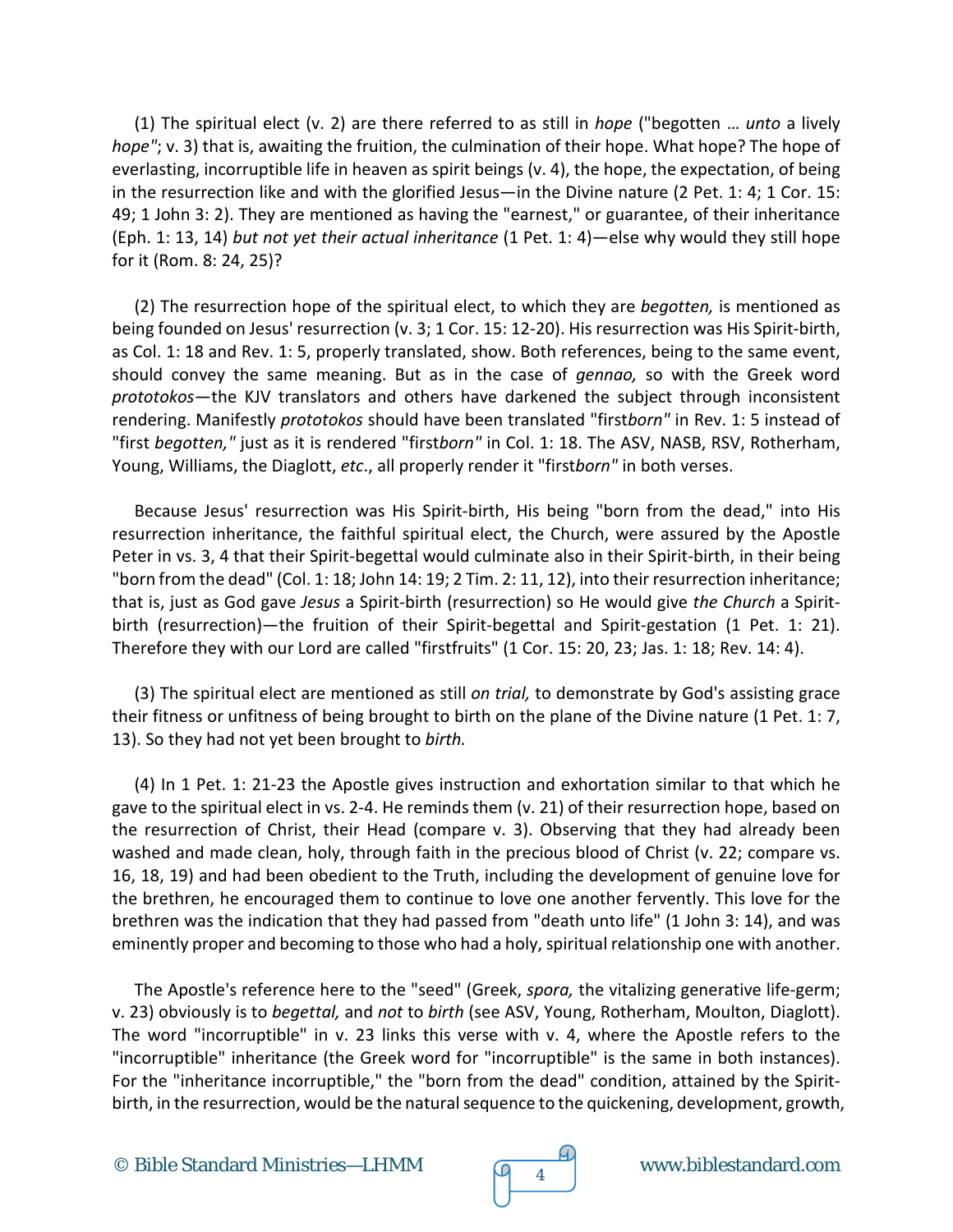*etc.,* of the deposited "incorruptible seed," just as the birth of a human is the natural sequence to the quickening, development, growth, *etc.,* of the deposited human sperm, or seed. This same sequence is brought out forcefully by our Lord in John 3: 1-13, as we will see later. Note 1 Cor. 15: 50-54; the "change" refers to the Spirit-birth, the door into the Spirit-born condition.

The foregoing remarks on 1 Pet. 1: 3, 23 demonstrate clearly that the expression *"born* again" in v. 23 should be translated *"begotten* again."

# *JESUS' AND NICODEMUS' CONVERSATION*

In addition to the translation "born again" in 1 Pet. 1: 23 being incorrect and misleading, the same is true in the other two uses of the expression "born again"—in John 3: 3, 7. In both cases *gennao* should be translated *"begotten"* instead of *"born,"* as an examination of John 3: 1-13 will show; and the Greek word *anothen,* translated "again," would better in both cases be rendered "from above" (see margin, Rotherham, Young, Berkeley, Williams, Beck, Diaglott). Accordingly, in both cases the rendering should be *"begotten* from above" and not "born again."

The conversation of Jesus and Nicodemus in John 3: 1-13 is the outstanding Scripture passage on (1) *Spirit-begettal* and the *Spirit-begotten* condition and (2) *Spirit-birth and the resultant Spiritborn condition.* We must carefully notice which of these two conditions is referred to or the conversation will not make good sense to us. It is evidently only partially recorded, the main points being mentioned, from which we may gather the drift of it all. We suggest the following as an explanatory paraphrase. Note carefully how Jesus clearly distinguishes between the *"begotten* from above" (translated "born again") condition and the *"born* of the Spirit" condition, the resurrected, "born from the dead" state.

Nicodemus: "Rabbi, we know that thou art a teacher come from God." Yet some of your statements seem very inconsistent to me, and I come to ask an explanation. For instance, you and your disciples go about proclaiming "The kingdom of heaven is at hand"; but you have no army, wealth or influence, and to all appearances this claim is untrue, and in this you seem to be deceiving the people. The Pharisees generally regard you as an impostor, but I am sure there must be some truth in your teachings, "for no man can do these miracles that thou doest, except God be with him." The object of my visit is to inquire of what kind, when and from where is this Kingdom you proclaim? and when and how is it to be established?

Jesus: Your request to have a full understanding concerning the Kingdom of heaven cannot now be answered to your satisfaction; not that I do not know about it fully, but that in your present condition you could not understand or appreciate it, even if I would fully explain. "Except a man be *begotten* from above, he cannot see [Greek, *eidon, know,* or *be acquainted with*] the kingdom of God."

Even my disciples have as yet very indistinct ideas of the character of the Kingdom they proclaim. I cannot tell them, for the same reason that I cannot tell you; and they could not understand, for the same reason. But, Nicodemus, one peculiarity of God's dealings is that He



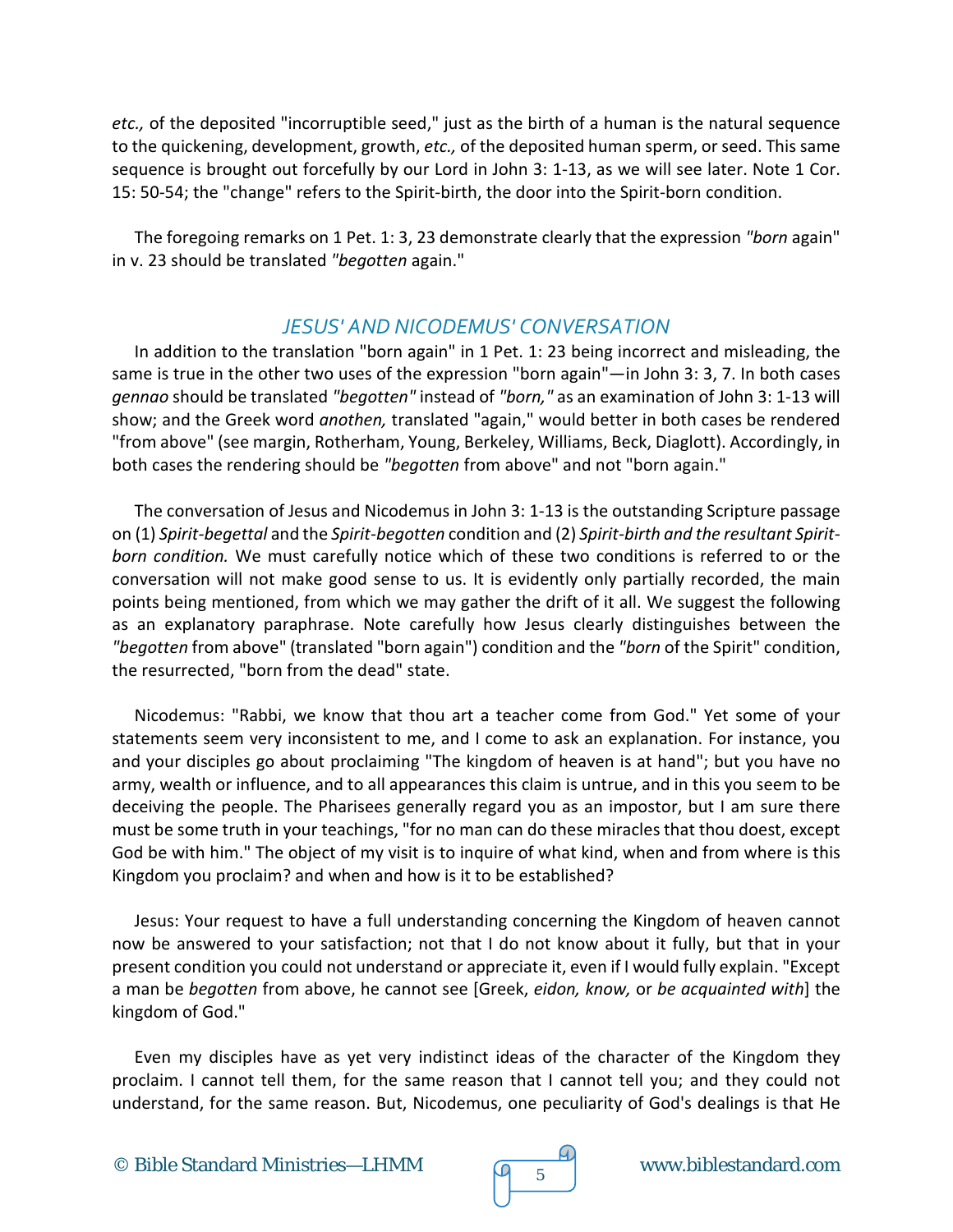requires obedience to the light already possessed before more light is given; and in the selection of those who shall be accounted worthy to share the Kingdom, a manifestation of faith is required. They must be such as are willing to follow God's leading, step by step, often seeing only the one advance step clearly. They must walk by faith and not by sight.

Nicodemus: But I do not understand you. What do you mean? "How can a man be begotten when he is old? Can he enter [which is always by *begettal*] a second time into his mother's womb, and be born?" (This response by Nicodemus shows that he understood Jesus in v. 3 to refer to being *"begotten* from above.") Or do you mean that the repentance preached by John the Immerser and signified by baptism in water, is somehow a symbolic *birth?* I notice that your disciples preach and baptize similarly. Is this the new birth necessary to those who would see or enter your Kingdom?

Jesus: Our nation is a consecrated nation, a covenant people. They were all baptized into Moses in the sea and in the cloud when they left Egypt. God accepted them in Moses, the Mediator of their Law Covenant, at Sinai; but they have forgotten their covenant—some are living as publicans and as sinners, and many others are self-righteous hypocrites. Therefore the preaching of John and my disciples is *repentance*—a return to God and to a recognition of the covenant made; and the baptism of John signifies this repentance and reformation of heart and life, and *not the new birth.* But unless you have more than this, you will never see the Kingdom.

Except in addition to the reformation symbolized by John's baptism you receive a begetting by the Word of God and birth of the Spirit ("be born of water and of the Spirit"), you cannot understand or enter into my spiritual Kingdom. Repentance will bring you back to a typically justified condition; in that condition you will be able readily to recognize me as Messiah, the antitype of Moses; and by consecrating you will be *begotten* of the Father to a new life and the Divine nature, which, if it develop, become quickened and make proper growth, will insure your being *born* a spirit being, in the First Resurrection; and as such you will not only see but also enter and share my Kingdom.

The change to be wrought by this birth of the Spirit is truly great, Nicodemus; for that which is born of the flesh is flesh; and that which is born of the Spirit is spirit (see also 1 Cor. 15: 48). Wonder not, then, at my first statement, that you must be *begotten* from above before you can understand, know and appreciate the things of which you inquire. "Marvel not that I said [in v. 3] unto thee, Ye must be begotten from above." The difference between your present condition, born of the flesh, and the condition of those born of the Spirit, who shall enter into or constitute the Kingdom I am preaching, is very great.

# *THE WIND AS AN ILLUSTRATION*

Let me give you an illustration by which you will gain some idea of the beings who, when born of the Spirit, will constitute this Kingdom: "The wind bloweth where it listeth, and thou hearest the sound thereof, but canst not tell whence it cometh, and whither it goeth: *so is every one that is born of the Spirit."* As the wind blows here and there, you cannot see it, though it exerts an influence on you and all about you. You know not whence it comes nor where it goes. This is as

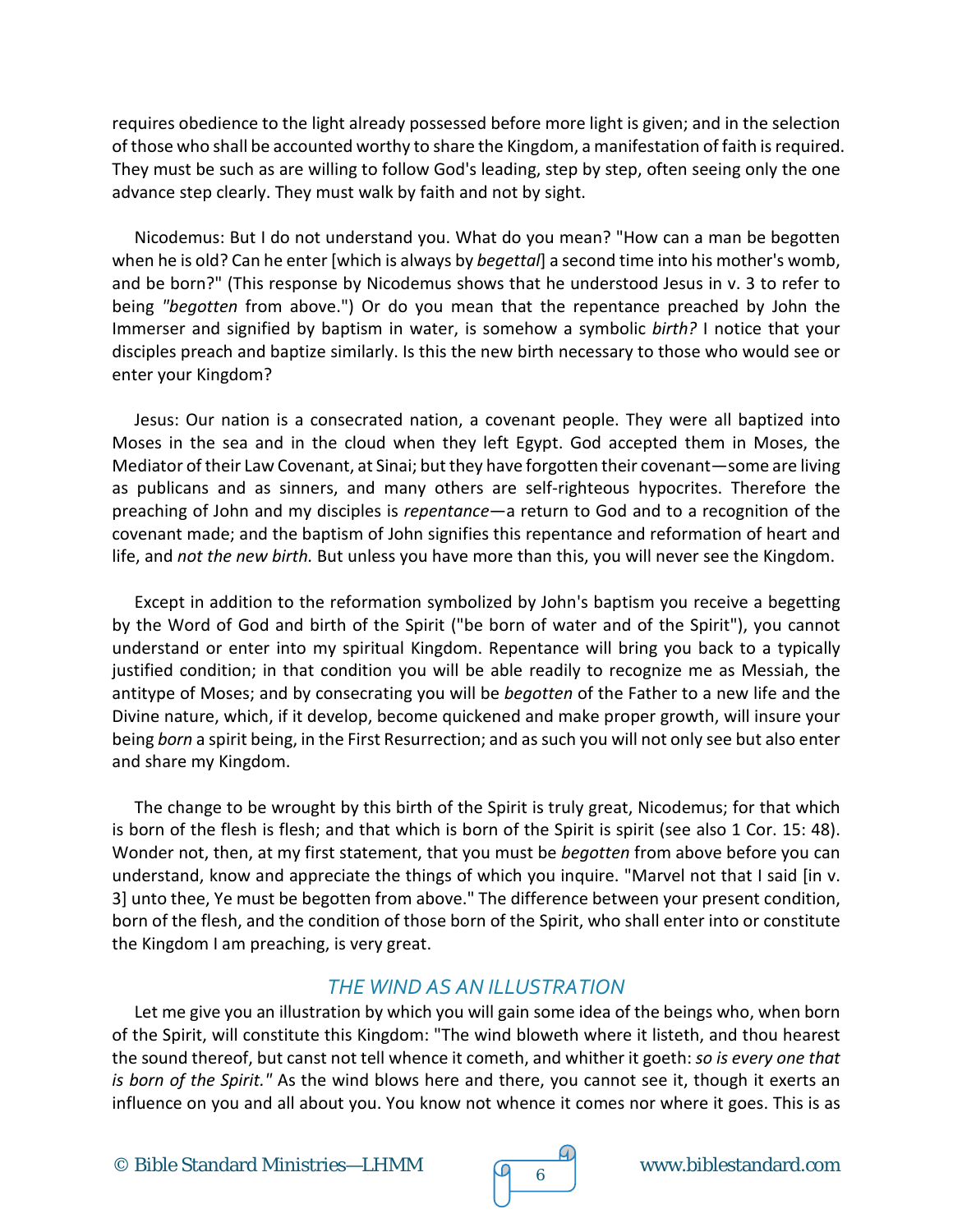good an illustration as I can give you of those born of the Spirit, in the resurrection, those who "enter into" or constitute the Kingdom which I am now preaching. They will all be as invisible as the wind, and humans, who are not born of the Spirit, will neither know from where they come nor where they go.

Nicodemus: How can this be?—invisible beings!

Jesus: "Art thou a master in Israel, and knowest not these things?"—that spirit beings can be present, yet invisible? Have you, who attempt to teach others, never read about Elisha and his servant, or about Balaam's ass and the many other instances in the Scriptures which illustrate this principle, that spirit beings can be present among men, yet invisible? Furthermore, you are of the Pharisees, who professedly believe in angels as spirit beings. But this illustrates what I told you at first: Except a man be begotten from above, he cannot see (know, become acquainted with, or understand as reasonable) the Kingdom of God and the various things connected with it.

If you would enter into and become a joint-heir with me of that Kingdom which I am announcing, you must follow the light, step by step. As you do so, more light will come, and this as rapidly as you will be prepared for it. I have been preaching these things now due which you can understand, and I have been performing miracles, and you acknowledge me to be a teacher come from God, but you have not acted out your faith and openly become my disciple, my follower.

You must not expect to see more, until you live up to all you do see; then God will give you more light and evidence for the next step. "Verily, verily, I say unto thee, We speak that *we do know,* and testify that we have seen, and ye [Pharisees] receive not our witness. If I have told you earthly things, and ye believe not, how shall ye believe, if I tell you of heavenly things?" It would be useless for me to attempt to tell you of heavenly things, for you would not be convinced, and my preaching would seem the more foolish to you.

If what I have taught, which has been of an earthly character and illustrated by earthly things, which you can and do understand, has not brought conviction enough to your mind to lead you openly to become my disciple, my follower, it would be even less convincing to you if I were to tell you of heavenly things, of which you know nothing; for no man has ever ascended into heaven, hence none could corroborate my testimony. I, who descended from heaven, am the only one on earth who understands heavenly things. "No man hath ascended up to heaven, but he that came down from heaven, even the Son of man [the words *'which is in heaven'* are not found in the most ancient and reliable manuscripts]." A knowledge of the heavenly things can be received only after the begetting of the Spirit, and the heavenly things themselves only when born of the Spirit, in the resurrection.

# *"SO IS EVERY ONE … BORN OF THE SPIRIT"*

Thus the Scriptures make a sharp distinction between the terms "begotten from above" (translated "born again" in the KJV) and "born of the Spirit," though the two expressions are related. Also, Jesus' illustration in John 3: 8 makes it very clear that the born-of-the-Spirit

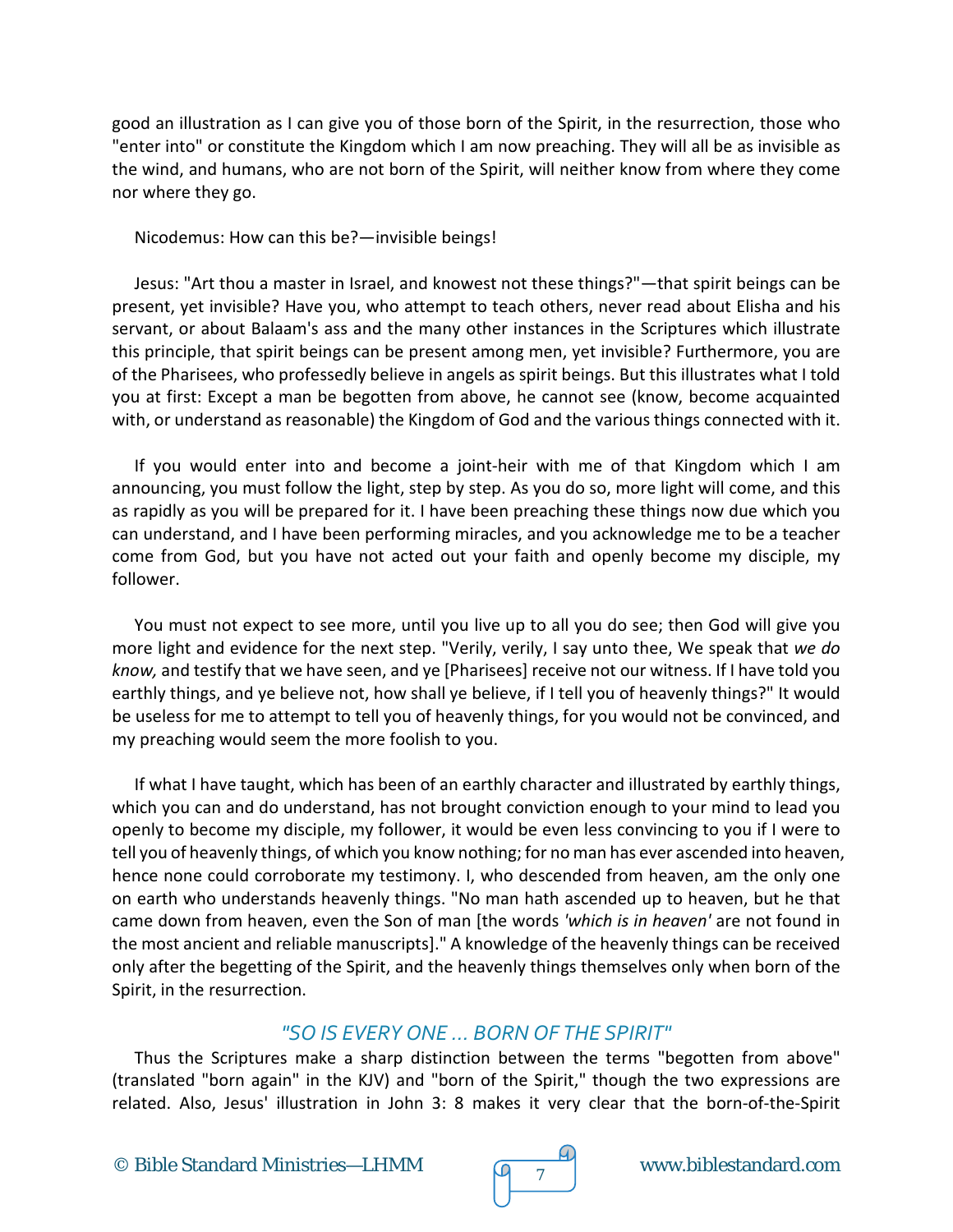condition is *in the resurrection,* and *not in the earthly lifetime* of God's spiritual elect. We read, "The wind bloweth where it listeth [*will,* ASV], and thou hearest the sound thereof, but canst not tell whence it cometh, and whither it goeth: *so is every one that is born of the Spirit."* Those who are *born* (in contradistinction to being *begotten*) of the Spirit are here likened to the wind. The wind is (1) *powerful* and (2) *invisible.* So are those who are born of the Spirit, as well as those who were created as spirit beings—the angels. They can be present but invisible, unless miraculously revealed (2 Kings 6: 17). They have awesome strength and powers of locomotion.

Note that Jesus was not here comparing *inability to comprehend* the new birth with *inability to understand* the movements of the wind. Those miss the point entirely who claim that the wind refers to the Christian's "new mind," which can freely without hindrance go back and forth as it searches out deep, hard-to-understand spiritual things that are incomprehensible ("invisible") to the natural man (1 Cor. 2: 9-16). And obviously no one can reasonably claim that physically he or she is able to move freely and invisibly *as the wind* while in a human body!

Other Scriptures in which *gennao* is mistranslated "born," out of harmony with the Bible context, are John 1: 13; 1 John 2: 29; 3: 9; 4: 7; 5: 1, 4, 18. In addition to the reasons already presented, since God (masculine) through His Word is the active agent in all these cases, the translation obviously should be "begotten" instead of "born."

The obscurity surrounding the two Greek words—*gennao* and *prototokos*—will disappear if we remember that the new creature was *begun* by the *begettal* of the Spirit, which occurred at the time God accepted the individual believers consecration, or dedication, as one of the spiritual elect, and finds its completion in the resurrection, which is the Spirit-*birth* (2 Cor. 5: 17; 1 Cor. 15: 20, 23, 42-54; Rev. 20: 4-6).

To confuse these two ideas is akin to confusing the begettal and birth in the natural sphere, which in the case of humans occur 9 months apart. As we have seen, the Scriptures liken the beginning and development of the new creature to the beginning and development of the human embryo. In both the natural and spiritual spheres there is first a begettal, followed in due time by a birth, unless there be a miscarriage.

## *TEXTS ALLEGEDLY PROVING THAT SOME ARE "*BORN *AGAIN" IN THIS LIFE EXAMINED*

If it is incorrect from the Bible standpoint to speak of oneself as being *"born* again" in this life, how are we to understand Scriptures which refer to Christians in this life as "children," "babes," "sons," *etc.,* such as Rom. 8: 14-17; Heb. 5: 13; 1 Pet. 2: 2; 1 John 3: 1, 2?

While the spiritual elect are in this life *actually* Spirit-begotten, embryo new creatures, nevertheless they are *reckoned* by God (Rom. 4:17) as being *born* new creatures. Therefore in these Scriptures they are called "children," "sons," *etc.,* in this life.

A comparison of two literal passages will show this: "*Now* are we [reckonedly] the sons of God" (1 John 3: 2). "We ourselves groan within ourselves, *waiting for* [hoping for actual] *sonship* 

© Bible Standard Ministries—LHMM  $\sqrt{9}8$  www.biblestandard.com



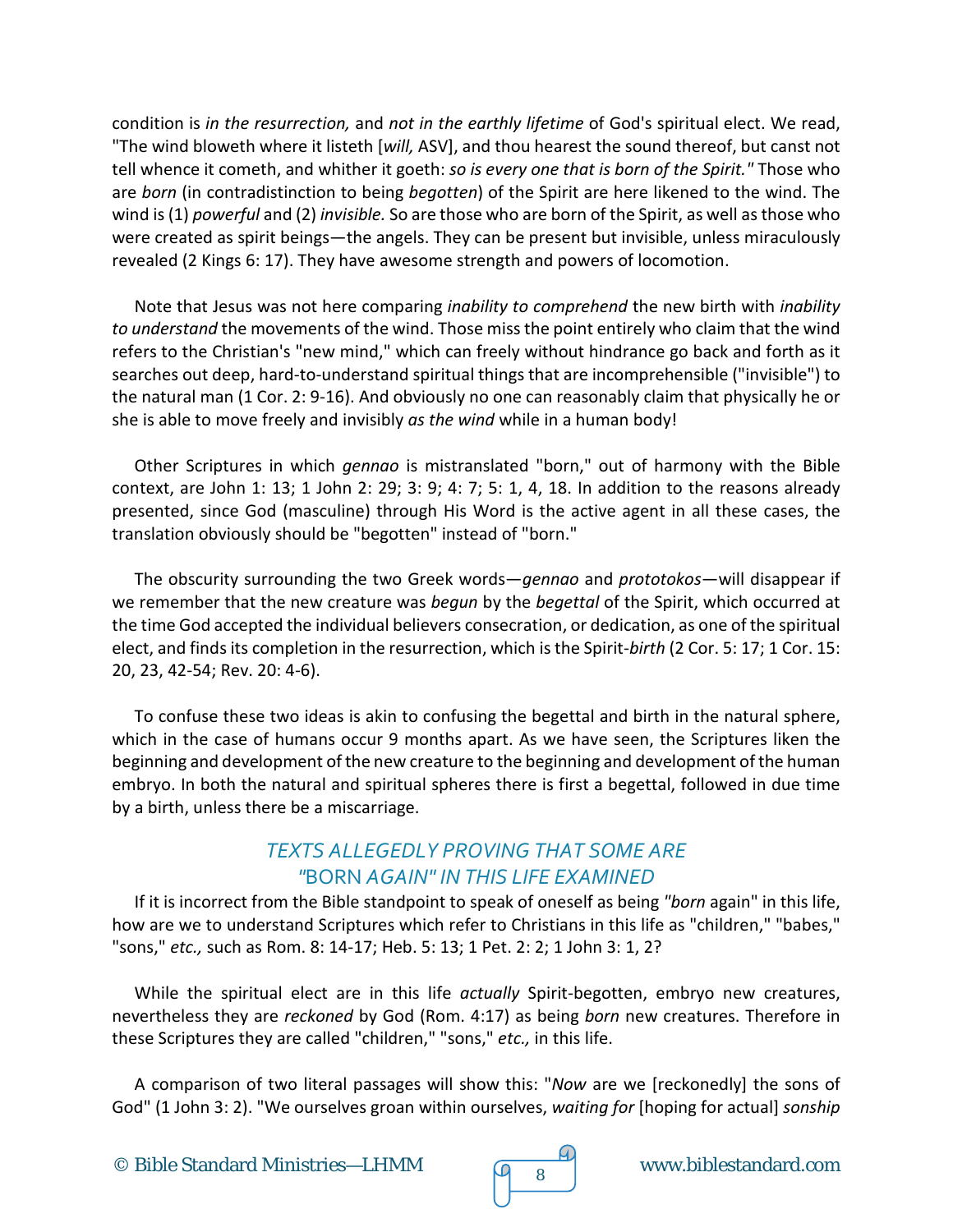[see Rotherham, Berkeley, Weymouth and the Diaglott], to wit, the redemption [deliverance in the resurrection] of our body [the Church, the Body of Christ—Eph. 1: 22, 23]. *For we are saved by hope* [anticipatorily, therefore *reckonedly*]: but hope that is seen [*experienced, realized*—Luke 2: 26; Psa. 90: 15; Heb. 11: 5] is not hope: for what a man seeth [*experiences*], why doth he yet hope for?" (Rom. 8: 23-25; see also 6: 10, 11; Eph. 1: 13, 14).

The harmony between 1 John 3: 2 and Rom. 8: 23-25 can be found only in the understanding given in the bracketed comments. 1 John 3: 2 must refer to God's dealings with the saints *as if*  they were already sons though not *actually* such, because Rom. 8: 23 clearly shows the Church waiting to receive their actual full sonship in the resurrection. Notice that in 1 Pet. 2: 2 the word *as* is used, showing the *similarity,* but not the *actuality.*

Bible types also show the two standpoints: The *begotten* condition is represented by Isaac's condition in Sarah's womb, and his *birth* represents the First Resurrection—full sonship (Rom. 9: 9; Heb. 11: 11). The *reckoned* condition as sons of God is represented by Isaac after his birth, *e.g*., in his circumcision, weaning, persecution by Hagar and Ishmael, offering up by Abraham, *etc.* (Gal. 4: 28-31; Heb. 11: 17-19).

## *WHAT SPIRIT-BEGETTAL MEANS*

That the Gospel-Age new creatures have been begotten of God through the Word of Truth means that they received the first impulse in the Divine life from God through His Word. After having truly accepted Jesus as their personal Savior and having thereby been in God's sight justified freely—not by works, but by faith in the Ransom-sacrifice of Jesus Christ—they heard the call, "Present your bodies a living sacrifice, holy [ransomed and justified through faith in Christ—and therefore], acceptable unto God, which is your reasonable service" (Rom. 12: 1); and when, in obedience to that call, they in gratitude and love fully consecrated their justified humanity to God, living sacrifices, side by side with that of Jesus, their consecration was accepted by God for the heavenly calling; and *in that very act the new, spiritual life was begun,* that is, they were *begotten* of the Spirit.

Such found themselves at once thinking and acting as prompted by the new mind, even to the crucifixion of the human desires. From consecration on, these were reckoned as new creatures. This act, correctly called the Spirit-*begettal,* is often mistakenly referred to by the term "born again," because of the KJV and other mistranslations. As noted at the beginning of this treatise, many Fundamentalists and others even use the term "born again" to refer only to the initial step of justification—the step of recognizing Jesus as their personal Savior, with consequent endeavor to practice righteousness—which, according to the Scriptures, must during the Gospel-Age call precede full consecration and Spirit-begettal. The Bible shows that consecration is a clearer, more intelligent and advanced decision of a believer (Rom. 5: 2; 12: 1) than is usually entered into by those claiming to be "born again."

To the *embryo* new creatures old things—selfish and worldly desires, hopes, plans, *etc.*—have passed away, and all things have become new (2 Cor. 5: 17). The embryo new creatures continued to grow and develop, as the old human nature, with its desires, hopes, plans, *etc*., was crucified.

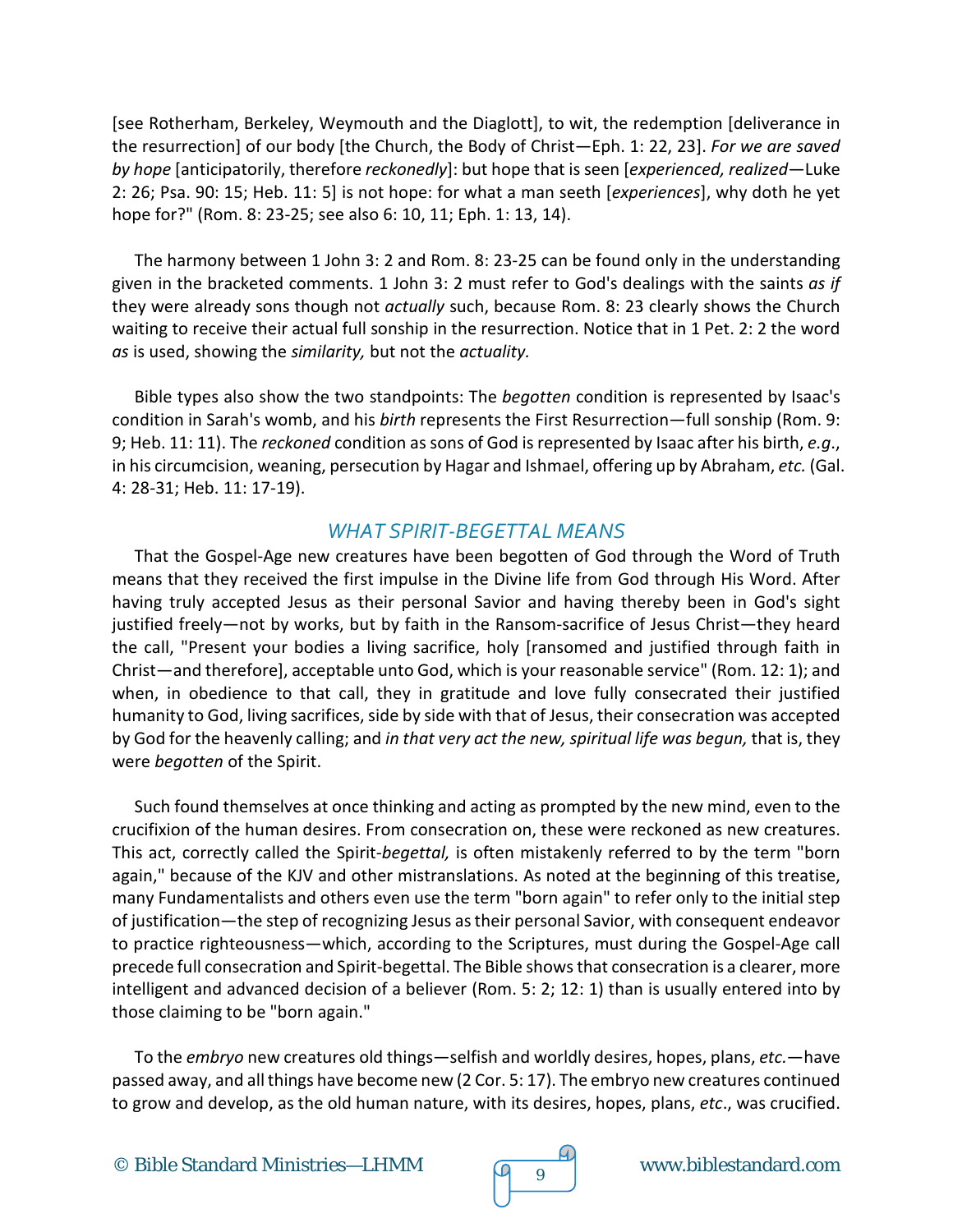These two processes progressed simultaneously, from the time of consecration and Spiritbegettal, and end with the death of the human and the subsequent birth of the Spirit in the resurrection.

As the Spirit of God through His Word continued to reveal more and more of His plans, He thus quickened the saints' mortal bodies (Rom. 8: 11), enabling these to render Him good service.

#### *SPIRIT-BIRTH IS IN THE RESURRECTION*

The birth of the new creature and the true Spirit-born condition is in the resurrection (Col. 1: 18) *and not before.* The resurrection of Christ's Body members is designated the First Resurrection because it is the chief or choice resurrection (Rev. 20: 4-6). It should be remembered that one does not become an *actual* spirit being, is not "born of the Spirit," until the resurrection, though from the time the spirit of sonship is received God deals with the saints as *embryo* sons (Rom. 8: 23-25; 6: 10, 11; Eph. 1: 13, 14). When one becomes a spirit being actually, that is, when *born* of the Spirit, he no longer is a *fleshly* being; for "that which is born of the Spirit *is spirit*."

The *birth* to the spirit nature in the resurrection *must* be preceded by the *begetting* of the Spirit after consecration, just as surely as the *birth* of the flesh is preceded by *begetting* of the flesh. All that are born of the flesh in the likeness of the first Adam, the earthly, were begotten of the flesh; and some during the Gospel Age have been begotten *from above*, by the Spirit of God through the Word of Truth, to later be born of the Spirit into the heavenly likeness, in the resurrection: "As we have borne the image of the earthly, *we* [the Gospel-Age Church] shall also bear the image of the heavenly" (1 Cor. 15: 49)—unless there be a falling away (Heb. 6: 6). For an examination of the Scriptures in relation to the "Eternal Security" teaching, "Once in Grace, Always in Grace," see BS 440—a copy free on request.

## *A TRANSFORMATION*

Though the acceptance of the heavenly call and one's consecration in obedience to it be decided at one particular moment, the bringing of every thought into harmony with the mind of God is a gradual work (2 Cor. 10: 5); it is a gradual bending heavenward of that which naturally bends earthward. The Apostle terms this process a transforming work, saying, "Be not conformed to this world: but be ye transformed [more and more, to the heavenly nature] by *the renewing of your mind*, that ye may prove what is that good, and acceptable, and perfect, will of God" (Rom. 12: 2).

Note that the Apostle's words are not addressed to the unbelieving world, but to those whom he recognizes as brethren, as shown by the preceding verse—"I beseech you therefore, *brethren …* that ye present your bodies a living sacrifice, holy, acceptable unto God."

It is commonly believed that when a man is converted, or turned from sin to righteousness, and from unbelief and opposition to God to reliance upon Him, that is the transforming which Paul meant. Truly that is a great change—*a* transformation, but not *the* transformation to which Paul here refers. Had not such a transformation of *character* from sin to righteousness already taken place in those whom he addressed, he could not have termed them *brethren*—brethren,

© Bible Standard Ministries—LHMM  $\sqrt{9}$  10 www.biblestandard.com

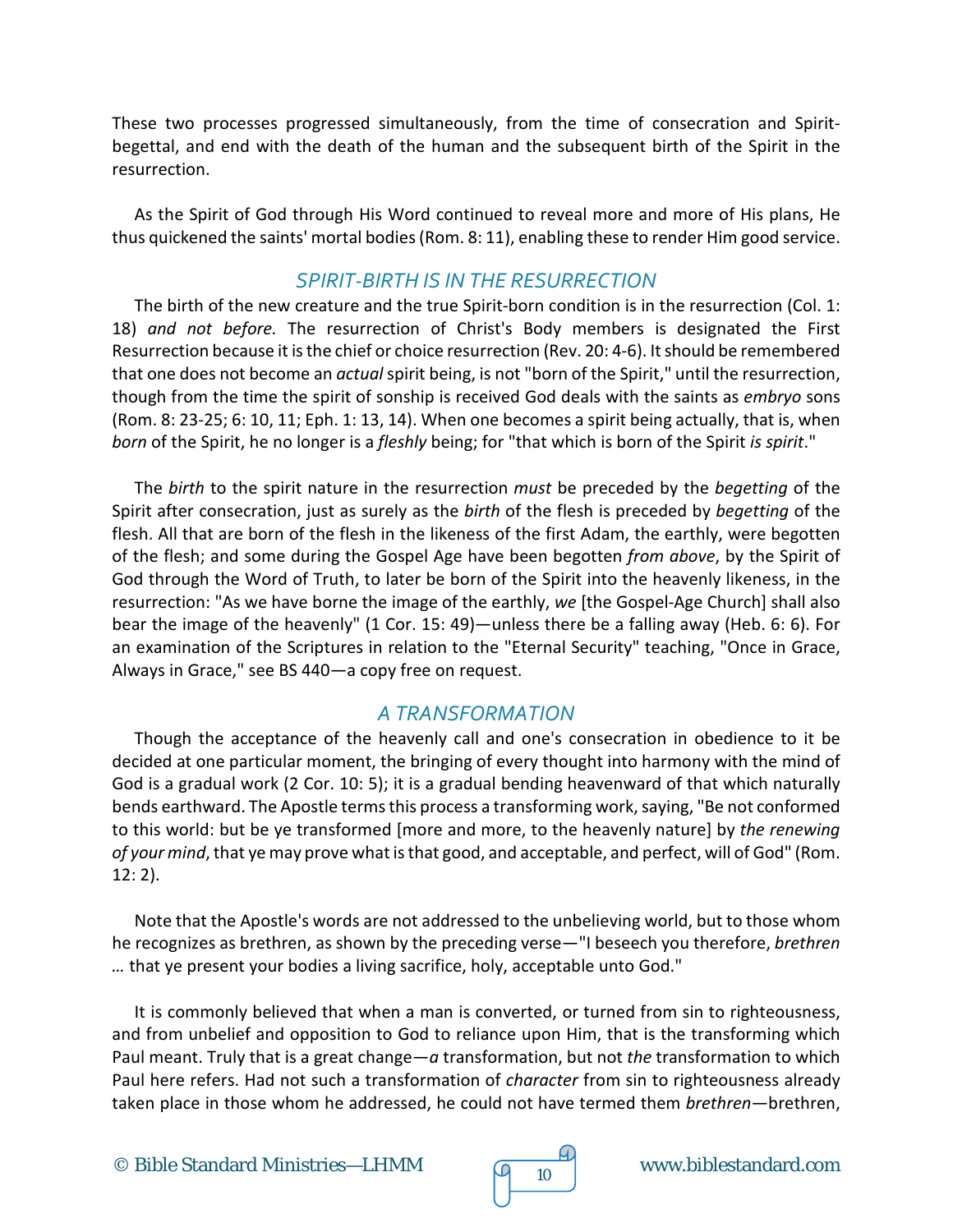too, who had something "holy and acceptable unto God" to offer in sacrifice; for only those who are justified by faith in Christ and His Ransom-sacrifice are reckoned by God as holy and acceptable. Transformation of *nature* has resulted, then, to those only who, during the Gospel Age, have presented and laid down their justified humanity a living sacrifice, as Jesus presented His perfect humanity a sacrifice, laying down His right and claim to future *human* existence, as well as ignoring present human gratification, privileges, rights, *etc*.

The first thing sacrificed is the human will; and thereafter such may not be guided either by their own will or by anyone else's will, but only by the Divine will. The Divine will becomes their will, and they reckon the human will as not theirs, but as the will of another, to be disregarded. They then begin to think, to reason and to judge from the Divine standpoint: God's plan becomes their plan, and God's ways become their ways (Isa. 55: 8, 9). None can fully comprehend this transformation who have not in true faith presented themselves as sacrifices, and in consequence come to experience it.

Previously a believer might enjoy anything that was not actually sinful; for the world and all its good things were made for man's enjoyment, the only difficulty being to subdue the sinful propensities. But the consecrated, the transformed, in addition to the effort to subdue sin, are to sacrifice earthly good things and desires, whenever their use conflicts with doing God's will, and devote *all* their energies to the service of God. And those faithful in service and sacrifice will indeed realize daily that this present world is not their resting place, that here they have no continuing city. But their hearts and hopes will be turned to the rest that remains for the people of God (Heb. 4: 9). And that blessed hope in turn will quicken and inspire them to continued sacrifice.

Thus through Spirit-begettal the mind is renewed, or transformed, and the desires, hopes and aims begin to rise toward the spiritual, unseen things promised, while the human hopes, aims, ambitions, *etc.*, die. Those thus transformed, or in process of change, are embryo new creatures, begotten of God. Mark well the difference between these new creatures and those believers, "brethren," who are only justified, who still have the earthly mind, and, aside from sinful desires, whose hopes, aims and ambitions are such as will be fully gratified in the promised restitution of all things (Acts 3: 19-21).

But the consecrated spiritual elect ones are not of this world, even as Christ was not of this world, and their hopes center in the things unseen, where Christ sits at the right hand of God. The prospect of earthly glory, so enchanting to the natural man, no longer is a satisfying portion to those begotten of the heavenly hope, who see the glories of the heavenly promises and who appreciate the part assigned to them in the Divine plan. This new, Spirit-begotten mind is the earnest of their inheritance of the new nature—mind and body.

# *CHANGED FROM HUMAN TO SPIRIT BODIES*

The Scriptures tell us that Jesus is now the express image of His Father's person (Heb. 1: 3), and promised that His Body members would "be *like* him" and "see him as he *is* [in His glorious spirit body; not as He *was*, when in the flesh—2 Cor. 5: 16; Heb. 5: 7; 1 Pet. 3: 18]" (1 John 3: 2;

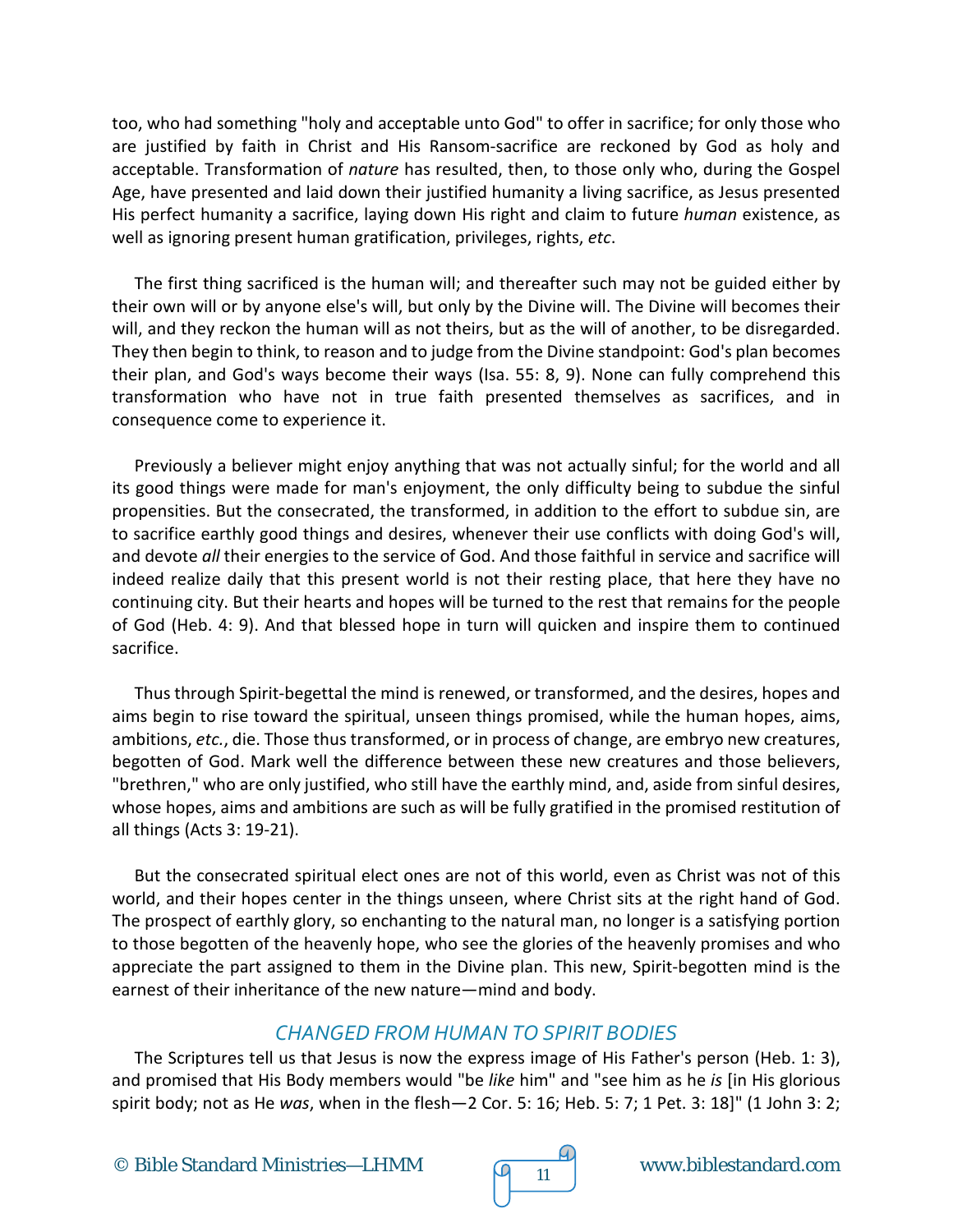Rom. 8: 17; Col. 3: 4). "There is a natural [human] body, and there is a spiritual body" (1 Cor. 15: 44). We could not imagine either our Divine Father or our Lord Jesus as merely great minds without bodies. Theirs are glorious spirit bodies (John 5: 37), though invisible to men's physical eyes (John 1: 18; 6: 46; 1 Tim. 1: 17; 6: 16). While the transforming of the *mind* from human to spiritual is a gradual work, the change from a human to a spirit *body* is not gradual, but instantaneous (1 Cor. 15: 51, 52).

God created man in an earthly mental and moral image of Himself. The human is a likeness of the spiritual (Gen. 5: 1). For instance, God has a will, so have angels and men; God has reason and memory, so have angels and men. The character of the mental operations of each is the same. Given the same data for reasoning and under similar conditions, these different natures within their own spheres are able to arrive at the same conclusions.

Though the mental faculties of the Divine, the angelic and the human natures are similar, yet we know that the spirit natures have powers beyond and above the human—powers which result, we think, not from different faculties, but from the wider range of the same faculties and the different circumstances under which they operate. Perfect human nature is a perfect earthly image of the spirit nature, having the same faculties, but confined to the earthly sphere, and with the ability and disposition to discern only so much beyond it as God sees fit to reveal for man's benefit and happiness.

The Divine is the highest order of the spirit nature; and how immeasurable is the distance between God and His creatures! We are able to catch only glimpses of the glory of the Divine wisdom, power and goodness as in panoramic view He causes some of His mighty works to pass before us. But we may measure and comprehend the glory of perfect humanity.

With these thoughts clearly in mind we can appreciate how the change from the human nature to the spirit nature is effected, namely, by carrying the same mental powers over to a higher nature and higher conditions. When clothed with heavenly bodies, the Gospel-Age Church receives the heavenly powers which belong to those glorious bodies, and thus shall have the range of thought and scope of power which belong to them. "The wind bloweth where it listeth, and thou hearest the sound thereof, but canst not tell whence it cometh, and whither it goeth: so is every one that is born of the Spirit." Indeed this is as clear a picture of the spirit beings' capabilities and power as the human mind is able to imagine (Rom. 11: 33).

We have examined in considerable detail this subject of "born again," to emphasize the real meaning behind the expression and to draw a definite, broad and clear distinction between (1) Spirit-*begettal* and the Spirit-*begotten* condition, which is the condition of God's spiritual elect in their earthly lifetime, and (2) Spirit-*birth* and the Spirit-*born* condition, which is their condition in their resurrection inheritance. *The two are not the same.* This understanding will prove to be a valuable key in comprehending many other truths of God's Word and in enabling the Truthseeker to "rightly divide"—to make proper distinctions, not only between Truth and error, but between the scope, operations and time application of Scriptures in relation to one another (2 Tim. 2: 15). Only by so doing will the Bible really become to its earnest student a living,

© Bible Standard Ministries—LHMM  $\sqrt{q}$  12 www.biblestandard.com